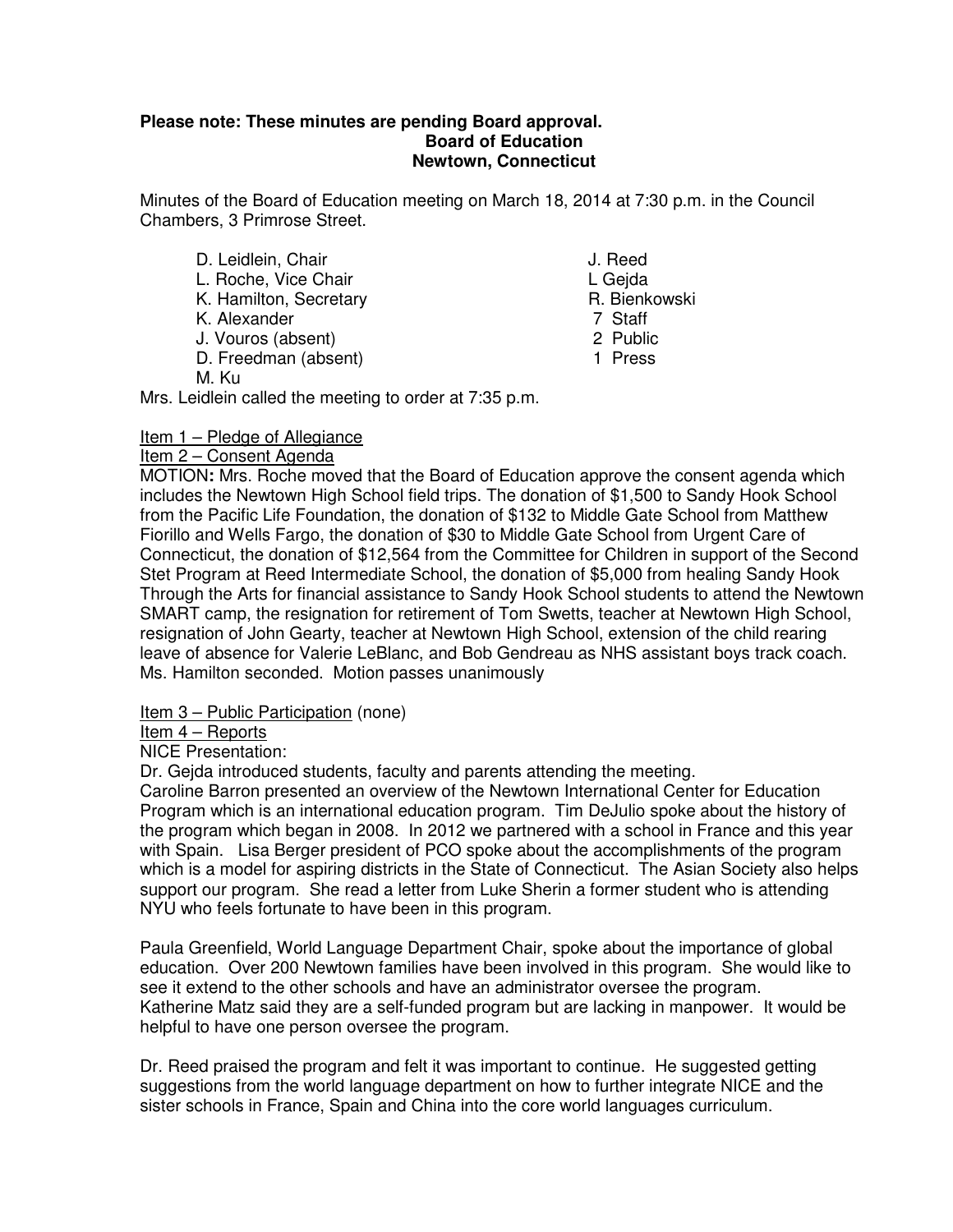Board of Education  $\overline{2}$ -<br>Board of Education  $\overline{2}$ -<br>Board of Education  $\overline{2}$ -

Mr. DeJulio said it is part of the community resources as opportunities for students.

Correspndence Report: Ms. Hamilton read the attached report. Chair Report: Mrs. Leidlein stated that regarding Mr. Fitzgerald's request, it is not Board business and will not be added to the agenda for discussion.

Superintendent's Report:

Dr. Reed spoke about the principal searches. For the Hawley principal position they are in the process of working with committees on questions. Screening interviews began this past Saturday. The first round of committee interviews are March 31 and April 2. The second round of superintendent interviews will possibly be the week of April 7, 14 or 21.

The high school search is in progress with a focus group for parents, students and staff on March 24. Applications are going directly to CABE. There was a strong pool of candidates for Hawley with close to 40 who applied. A smaller number is expected for the high school principalship.

Mrs. Leidlein stated the focus group for the Board will be on April 1 at 6:30 p.m.

Dr. Reed spoke about the CAPSS position paper on the Affordable Care Act. The first concern is the high cost plan excise tax because of the significant number of retirees on the plan, the higher than average age of employees and because the northeast has the highest health care costs in the nation. The second concern is pay to play provisions which is for those who work 30 or more hours a week and it has a provision that no more than 9.5% of an employee's wages can be spent on health insurance. CAPSS is looking to raise the full time status to 40 hours per week.

Mr. Bienkowski said the 30 hours considered as full time can cause issues. There are tracking requirements to make that determination. This affects those who work in two part time positions in the district. The tracking needs to begin in April or May. Our consultant has been discussing this with us. The emphasis is that this should be delayed as it will be a hardship for districts.

Dr. Reed thanked the Board of Finance for the professional way they reviewed the budget and interacted with those who appeared before them.

Dr. Reed spoke briefly about Dr. Gejda's letter to parents last Monday. He commented on an accident which occurred last Saturday morning at the winter guard rehearsal. He also spoke to Gregg Simon and asked him to remind the public that the high school position on fan buses is that it doesn't sponsor them. In fact, they discourage them based on some past experiences with many students on a bus with only one adult.

Dr. Reed met with Parks and Rec about security/safety procedures when the facilities are in use. We want to work toward a digital calendar. There will be more communication regarding the basketball leagues and having all spectators remaining in the gym. In too many cases, children are leaving the gyms to play in other areas of the school,

Ms. Hamilton asked who was participating in the principal searches. Mrs. Leidlein said Mrs. Ku would be on the Hawley committee and Mrs. Roche and Mr. Vouros on the high school committee.

Dr. Reed stated that these are administrative procedures initiated by the superintendent. The Board is the hiring agent. He prefers to keep the committees to 10 people.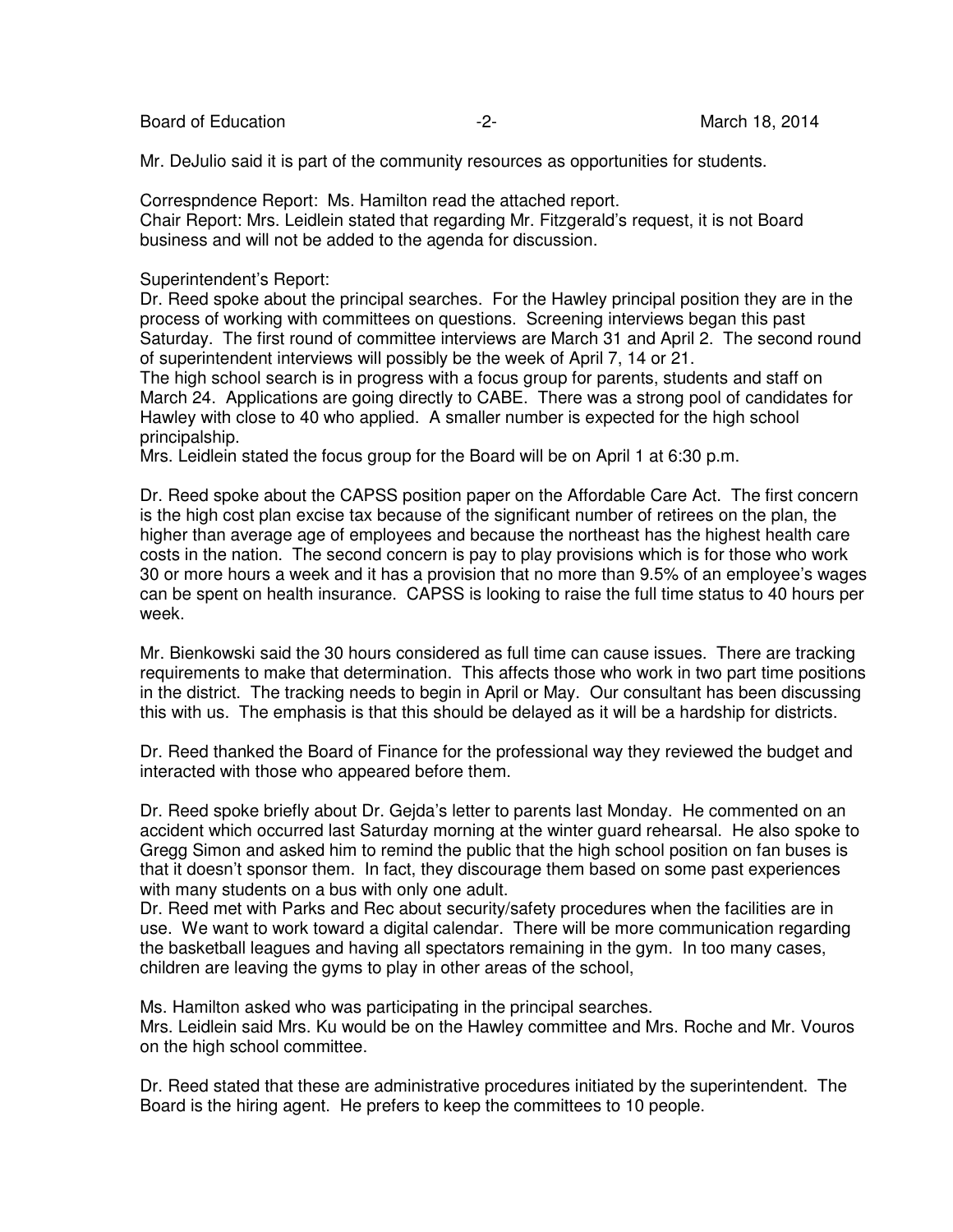Board of Education  $-3 -3-$  March 18, 2014

Assistant Superintendent's Report:

Dr. Gejda spoke about flexibilities in the teacher evaluation plan being offered to districts. The state looked at some ways to ease some of the burden of evaluation at the building level. There are two possible flexibilities in this school year. One is the number of student outcome goals that each teacher will be evaluated on in 2013-14 and the second is the number of times that each tenured teacher is formally observed by June 2014. The state is asking the district teacher evaluation committee to meet and vote and also to have the Board of Education vote on the flexibilities. The committee voted to make no change to the number of student outcome goals that Newtown teachers are working on. They also opted to make a slight change in our practice and voted that only tenured teachers who receive and maintain an annual summative performance evaluation designation of proficient or exemplary during the 2013-2014 or any subsequent school year shall be evaluated with a minimum of one formal in-class observation no less frequently than once every three years, and three informal conducted in all subsequent years.

Dr. Reed said this review and recommended changes have occurred because the original regulations didn't take into account any standards for how many individuals one principal can reasonably supervise.

## Committee Reports:

Ms. Hamilton said the policy committee met this week and was joined by Dr. Gejda, Mr. Jaslow and Mrs. Ostar regarding the graduation requirements policy.

Mrs. Roche for the communications committee thanked Mr. Alexander for the budget newsletter. Mrs. Ku attended the Education Connection meeting on March 5 where the proposed regional calendar was discussed.

## Item 5 – Old Business

#### Standing Committees:

MOTION: Ms. Hamilton moved that the Board of Education approve the list of standing committees as presented. Mrs. Roche seconded. Motion passes unanimously.

## Item 6 – Old Business

#### Financial Report:

Mr. Bienkowski presented the financial report. The first installment of the excess cost and agency placement grants have been received and credited to the appropriate accounts. \$1,281,725 went to the salary, professional services and other purchased services accounts. We reduced the tuition account by \$789,058 in agency placement and excess cost grants. We also removed \$135,100 from tuition which has been applied to the DOJ grant.

He has been in touch with Monroe regarding oil and asked Mr. Faiella to switch the Reed School and high school back to oil temporarily. This was done to use our fuel oil inventory to allow for delivery of our total contracted gallons.

MOTION: Mr. Alexander moved to approve the financial report for the month ending February 28, 2014. Ms. Hamilton seconded.

Mrs. Roche asked how the cash donations were used.

Mr. Bienkowski said they used money for security and miscellaneous expenses for the Newtown schools.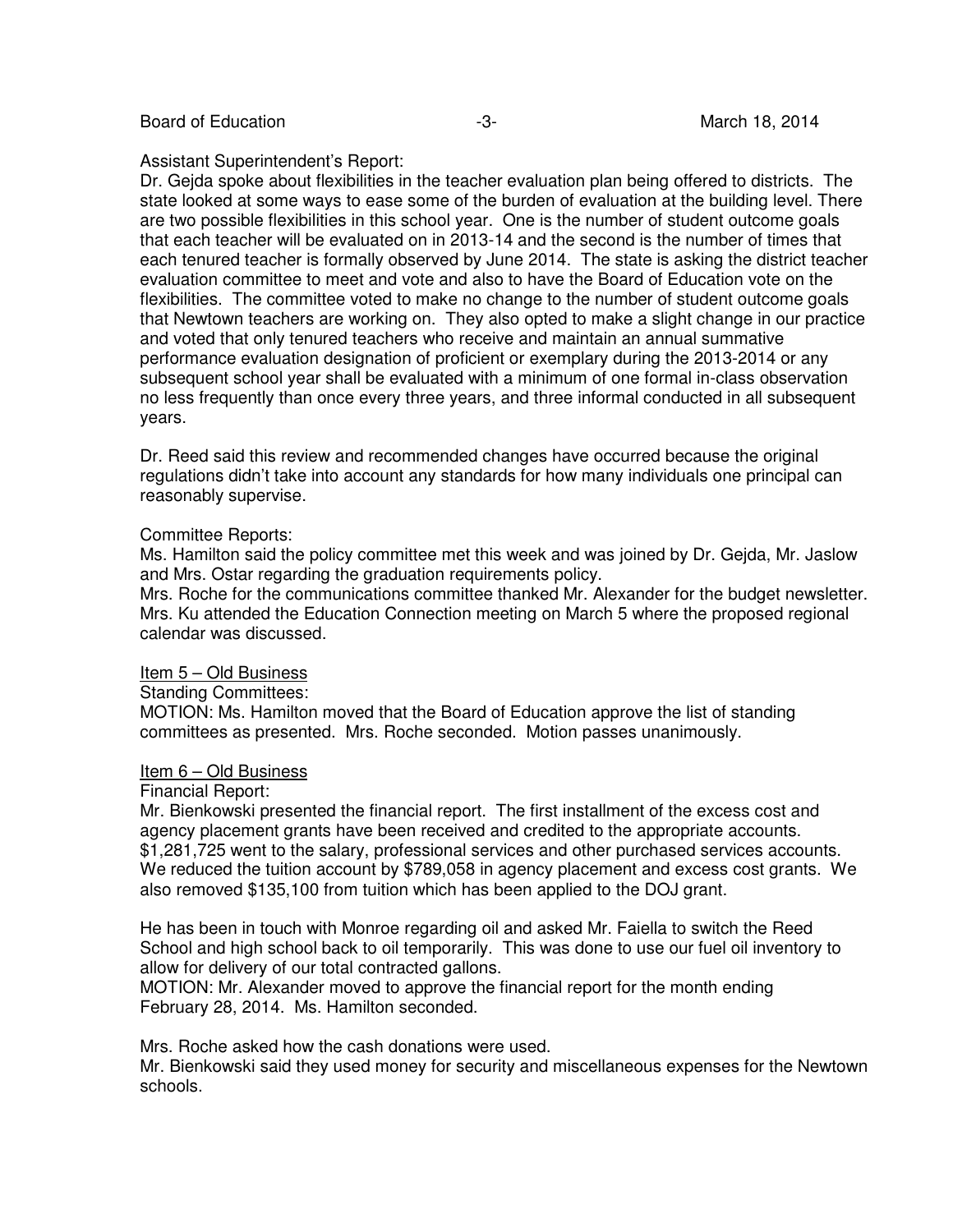Board of Education  $\overline{a}$  -4- The March 18, 2014

Ms. Hamilton questioned the homebound and tutor salaries and why it keeps increasing. Dr. Reed said this is related to social and emotional challenges of students primarily at high school age.

Motion passes unanimously.

Policy 6146 Requirements for Graduation:

MOTION: Ms. Hamilton moved that the Board of Education approve the revisions to Policy 6146 Requirements for Graduation. Mrs. Roche seconded.

Ms. Hamilton spoke about the meeting with Dr. Gejda, Mr. Jaslow and Mrs. Ostar regarding this policy. There was a question whether taking a language in the middle school would count toward high school credit so they wanted to check with the state department. The other concern was about taking a language through a non-profit organization. They feel there is a need to remove that type of language. Mrs. Ostar said taking specific online courses needs more time to vet.

Mrs. Fetchick proposed making the changes as presented but eliminating paragraphs two and three because the middle school needs to pass this information to the eighth grade students.

MOTION: Ms. Hamilton moved to amend the motion to accept it as written minus paragraphs two and three. Mrs. Roche seconded. Motion passes unanimously. Vote on original motion: passes unanimously

Charter Revision Considerations:

Mrs. Ku presented her suggested revisions regarding section 2-30(c), section 2-70(a), section 6- 13(b), section 6-14(a) and section 6-13(b).

Ms. Hamilton felt they should review the vacancies in elected offices section and the language of advisory questions in section 6-14(a).

Mrs. Roche asked for a review of bifurcation. She prefers one budget amount.

Mrs. Leidlein suggested a list be put together by Ms. Hamilton and Mrs. Ku for a vote at the next meeting.

Teacher Evaluation Plan Flexibilities:

MOTION: Mr. Alexander moved that the Board of Education approve the Newtown Professional Growth Committee's recommendation for flexibility in teacher observations for the 2013-2014 school year. Mrs. Roche seconded. Motion passes unanimously.

Minutes of March 4 and March 10, 2014:

MOTION: Mrs. Ku moved that the Board of Education approve the minutes of March 4, 2014 and March 10, 2014. Ms. Hamilton seconded. Motion passes unanimously.

#### Item 7 – Public Participation (none)

MOTION: Move that the Board of Education enter into executive session to discuss the security plan and invited Dr. Reed. Mrs. Ku seconded. Motion passes unanimously.

Item 8 – Executive Session Executive session began at 10:30 p.m.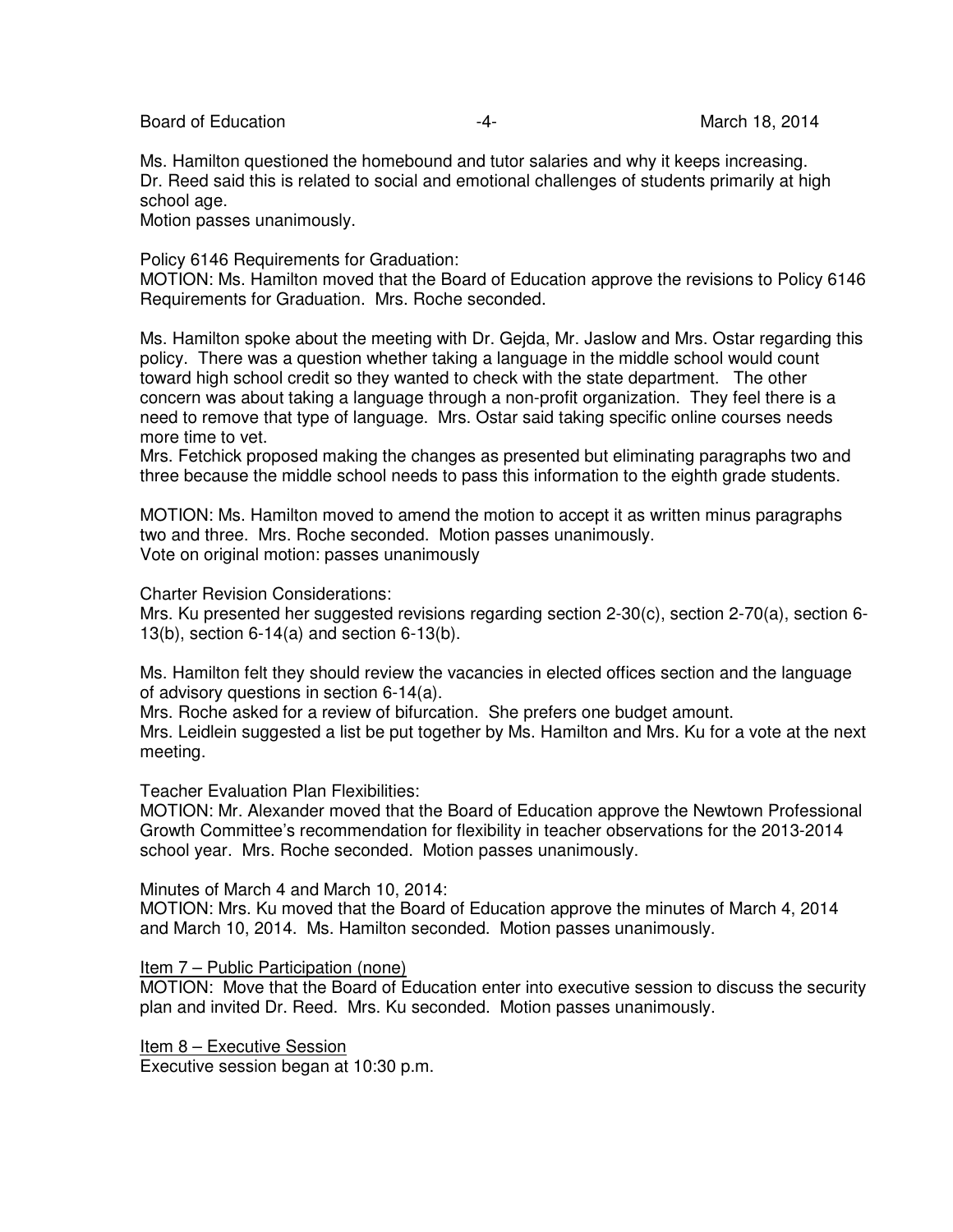Board of Education **Contract Contract Contract Contract Contract Contract Contract Contract Contract Contract Contract Contract Contract Contract Contract Contract Contract Contract Contract Contract Contract Contract Cont** 

MOTION: Mr. Alexander moved to adjourned. Mrs. Roche seconded. Motion passes unanimously.

**Item 9 – Adjournment** The meeting adjourned at 10:55 p.m.

Respectfully submitted:

 Kathy Hamilton **Secretary** 

\_\_\_\_\_\_\_\_\_\_\_\_\_\_\_\_\_\_\_\_\_\_\_\_\_\_\_\_\_\_\_